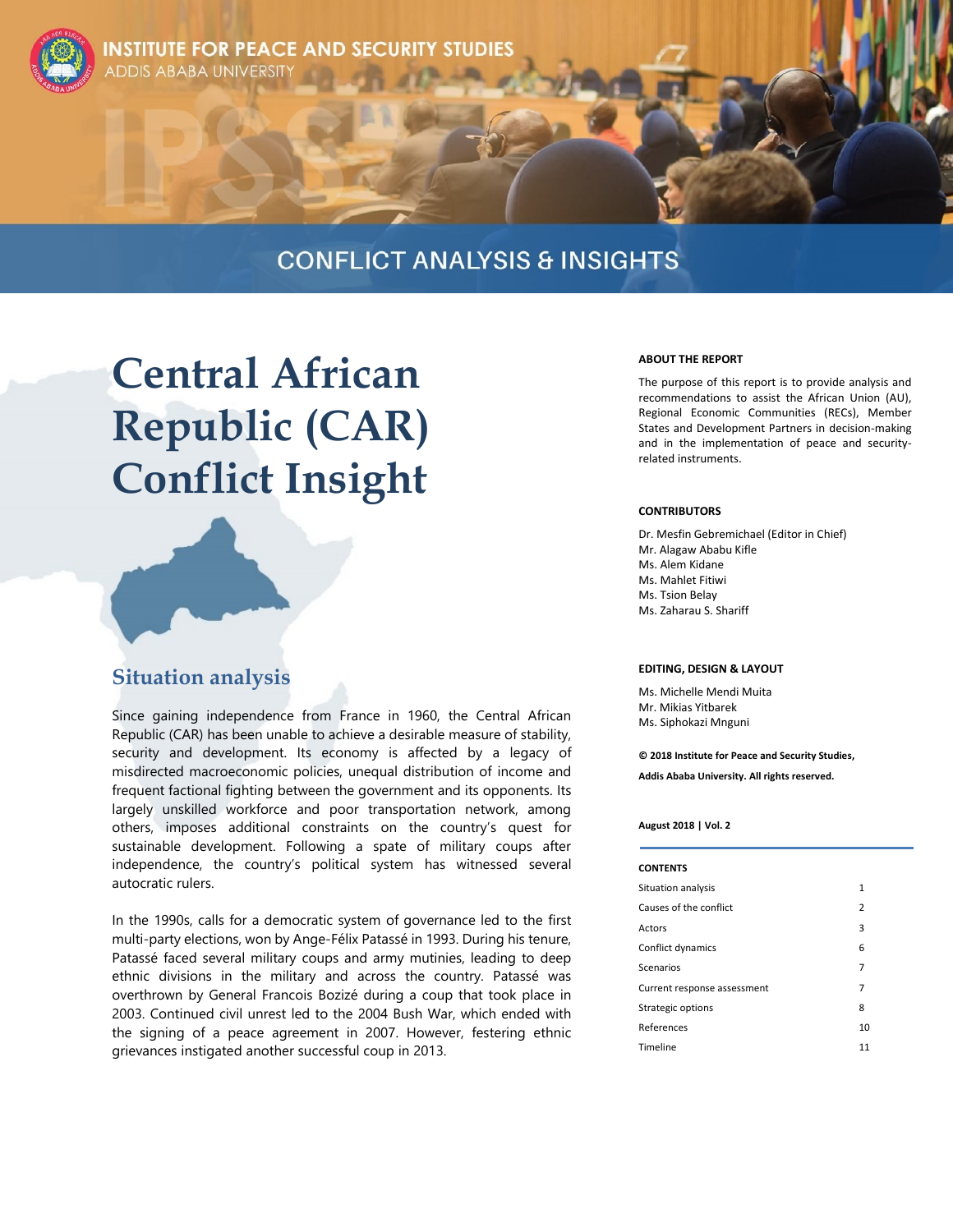| <b>POPULATION</b> | <b>GDP PER</b><br><b>CAPITA</b><br>(PPP) | LIFE EXPECTANCY AT<br><b>BIRTH (YEARS)</b> | <b>HUMAN DEVELOPMENT</b><br>INDEX (HDI) | <b>NEIGHBOURS</b> | <b>RECS</b>  |
|-------------------|------------------------------------------|--------------------------------------------|-----------------------------------------|-------------------|--------------|
| 4.9 million       | \$587                                    | 51.5                                       | Index: 0.352                            | Chad              | <b>ECCAS</b> |
|                   |                                          |                                            |                                         | Sudan             | <b>ICGLR</b> |
|                   |                                          |                                            | Rank: 188/188                           | South Sudan       |              |
|                   |                                          |                                            |                                         | <b>DRC</b>        |              |
|                   |                                          |                                            |                                         | Congo-Brazzaville |              |
|                   |                                          |                                            |                                         | Cameroon          |              |
|                   |                                          |                                            |                                         |                   |              |

**Figure 1: Country profile and demographics<sup>i</sup>**

Michael Djotodia, the leader of the Séléka<sup>ii</sup>, overthrew General Francois Bozizé and assumed power and installed himself as president of CAR in March 2013.

Involving several militia groups, the civil war has led to the death of thousands of people and the destruction of property across the whole country. Since the outbreak of conflict in 2013, CAR has undergone several interim and transitional governments. The Libreville Agreement of the same year that was signed between the Séléka and the new government for a coalition of national unity failed due to the dissatisfaction with the distribution of power. With elections only organized three years later in 2016, CAR found itself on the brink of instability and collapse, with the current government overwhelmed by the herculean task of terminating rebel and militia insurgencies, making progress with the peace talks, and implementing a Disarmament, Demobilization, Reintegration and Repatriation (DDRR) programme for the militias in the country.

The implementation of the peace agreement remains challenging given the existing religious and ethnic faultlines in the country as well as the continuous violence between warring factions and the emergence of new militia groups.

## **Causes of the conflict**

#### **Weakness of the state**

The weakness of the state is manifested in the nonexistence of civilian control over the security sector and the inadequacy of security and public welfare provisions for citizens of CAR. Widespread criminality, a vicious cycle of violence and instability, and the lack of adequate mechanisms for criminal prosecution have further exacerbated the security situation as well as the level of impunity on the ground. Due to high rates of unemployment, younger citizens are increasingly taking up arms and joining militias/rebel groups. This explains why the central government is extremely limited in asserting control over its territorial jurisdiction beyond the capital; leaving the security sector grossly incapable of efficiently combatting the proliferation of small arms and light weapons. The government is also unable to eliminate the criminal networks actively engaged in banditry, illegal trade and rebellion, especially in the northern parts of the country.

#### **Ethnic and religious divisions**

A 2014 UN enquiry described the situation in the CAR as an ethnic and religious conflict after the revelation that over 99% of Muslims in Bangui had been killed or fled, invariably leading to a major decline in the Muslim population of the country.<sup>iii</sup> The inadequate inclusivity of ethnic minorities in governance and religious institutions underlies the conflicts that have besieged CAR since its independence. Unfortunately, political elites also use religious and ethnic identities to fuel narratives of discrimination and incite violence along religious and ethnic lines. This was the case at the height of the civil war in 2014 when Christians and Muslims engaged each other in attacks and counter-attacks with heavy casualties sustained on both sides.

In 2013, members of the Muslim Séléka group frequently launched indiscriminate attacks on the Christian population by looting, raping and killing. In 2014, Human Rights Watch (HRW) released a report that illustrated how Christian militias slaughtered and lynched thousands of Muslim civilians. The situation has made it difficult to forge inclusive and functional political systems desired by citizens. The routine exploitation of ethnic and religious divisions in the CAR has frequently led to political instability, with deep mistrust and ethnic divisions in the army having inescapably led to several coups.

 $\overline{a}$ <sup>i</sup> Sources: Human Development Index (HDI) 2016.

ii One of the major actors in the Central African Republic conflict, the name of the group translates to alliance.

iii Institute for Global Chance. (4th October, 2017). Ethno-Religious Violence in the Central African Republic.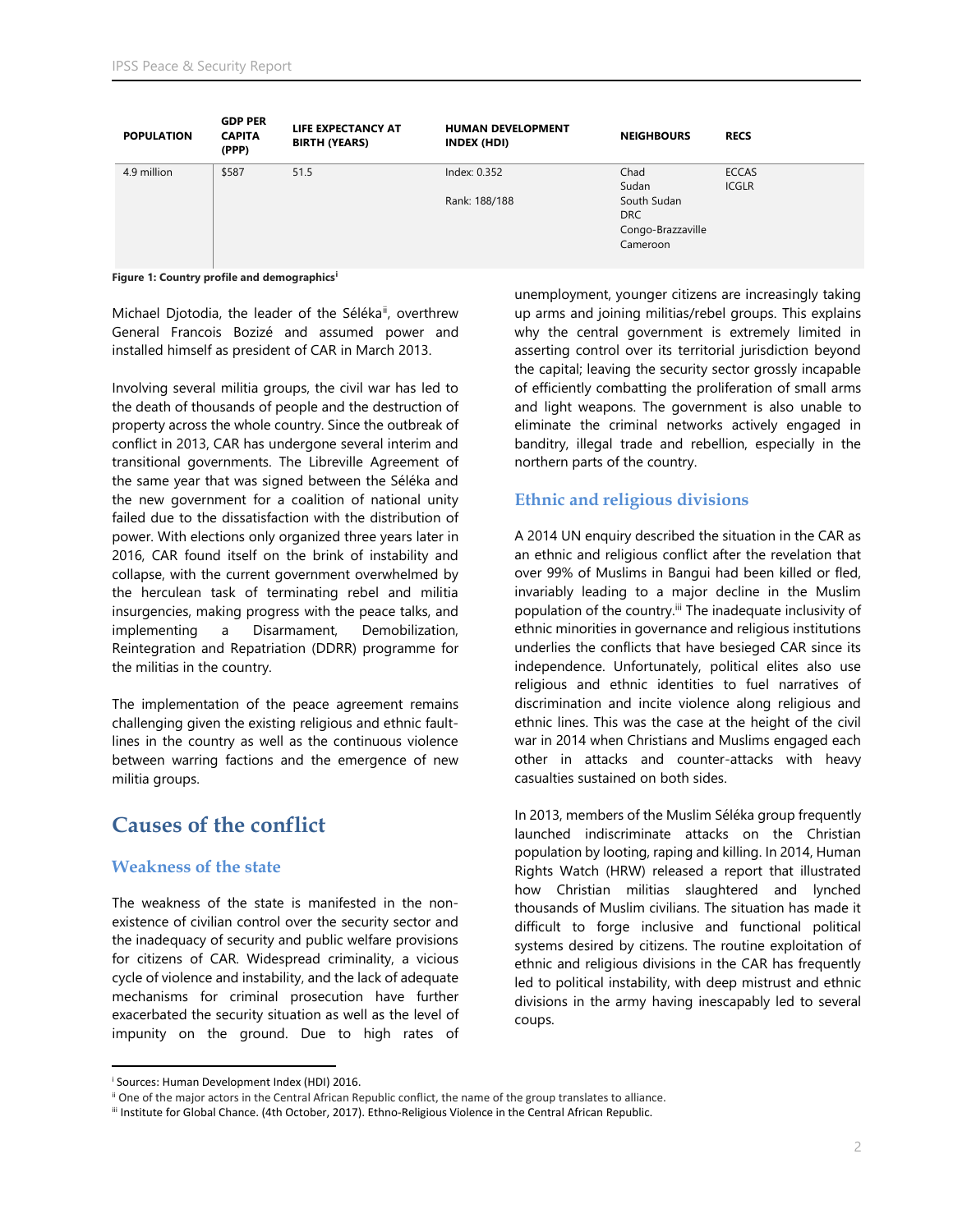#### **Economic mismanagement**

CAR's economic policy is based on attracting foreign and domestic investment, with the aim to reduce poverty and increase per capita income. To achieve this, CAR relies heavily on income derived from its natural resources and agriculture, particularly timber, gold and diamonds. However, in spite of the abundance of natural resources, a lack of effective development planning as well as weak institutions have rendered economic and social development unsuccessful.

According to the World Bank, the mishandling of the country's public finances slowed economic growth from previous estimates of 5% to 4.44% in 2016, making CAR one of the poorest and least developed countries in the world. Deeply-entrenched corruption among senior government officials compounds the country's dire economic situation; a development that has, in turn, created equally deep resentment towards the government to the extent that it is increasingly becoming easier to recruit militants and armed gangs from a large pool of poor and disenfranchised youth.

#### **Social disparities between the north and south**

The populations in the north of the country, who often face marginalization due to social disparities, are particularly vulnerable to recruitment into rebel movements. They experience low or non-payment of salaries, high unemployment, or the absence of basic services such as schools and hospitals in their communities. There is also a dearth of basic public amenities and infrastructure in the northeast where the writ of the government is limited in comparison to other parts of the country.

Popular narratives suggest that the main cause of the current crisis in the CAR is religious sectarianism. However, these disputes are closely linked to disparities over resource distribution coupled with weak governance, marginalization and a robust, informal trade in small arms and light weapons. It is widely reported that the proliferation of armed groups across sections of the country in the north is also partly enabled by active external support received from Chad and Sudan as well as the impact of external conflicts in border areas (Darfur to the north and the Ugandan Lord's Resistance Army in the south).<sup>iv</sup>

## **Actors**

#### **Séléka**

The Séléka movement, which is mostly made up of Muslim militia, first came into the limelight in 2013. At the time of its establishment, the Séléka consisted of three armed factions: (a) the Convention des patriotes pour la justice et la paix (CPJP fundamentals), (b) Convention patriotique du salut du Kodro (CPSK), and (c) Union des forces démocratiques pour le rassemblement (UFDR). The main goals of the alliance were to seek comprehensive political reform after one decade of the regime led by President Francois Bozizé Yangouvonda (2003-2013) and to raise the festering issues of discrimination and marginalization against the northern population. It is worth noting that Michel Djotodia failed to address socio-economic development in 2013, the country was facing – basically the basis for overthrowing the government.

In the aftermath of the successful coup, the priorities of the group were how to integrate its high-ranking members into the newly established government and army. They also expressed interest in investigating the rampant cases of gross - but selective - human rights violations targeted at the north but also those across the country. This, however, never materialized as they proceeded to commit the same violations after assuming power. Following pressure from the international community for atrocities and human rights abuses committed by its members, one of the first actions taken by the new administration was to disband the Séléka in September 2013. The group reinvented itself and came to be known as the ex-Séléka, and the different factions continued to perpetuate violent acts until the elections in 2016.

After the 2016 elections, factions of the Séléka movement began to express frustration that they had not been adequately accommodated in the new government despite the electoral promises made by the winning candidate President Faustin-Archange Touadéra. The early romance with the new administration was short-lived as Séléka members quickly returned to violence.

The ex-Séléka recruited new members by promising combatants financial gains in the form of looting, but also from money to be gained under the disarmament, demobilization and reintegration (DDR) programme. In 2015, IRIN estimated the number of armed ex-Séléka

l iv Debos, M. (2008). Fluid loyalties in a regional crisis: Chadian 'ex-liberators' in the Central African Republic. African Affairs, 107(427), 225-241.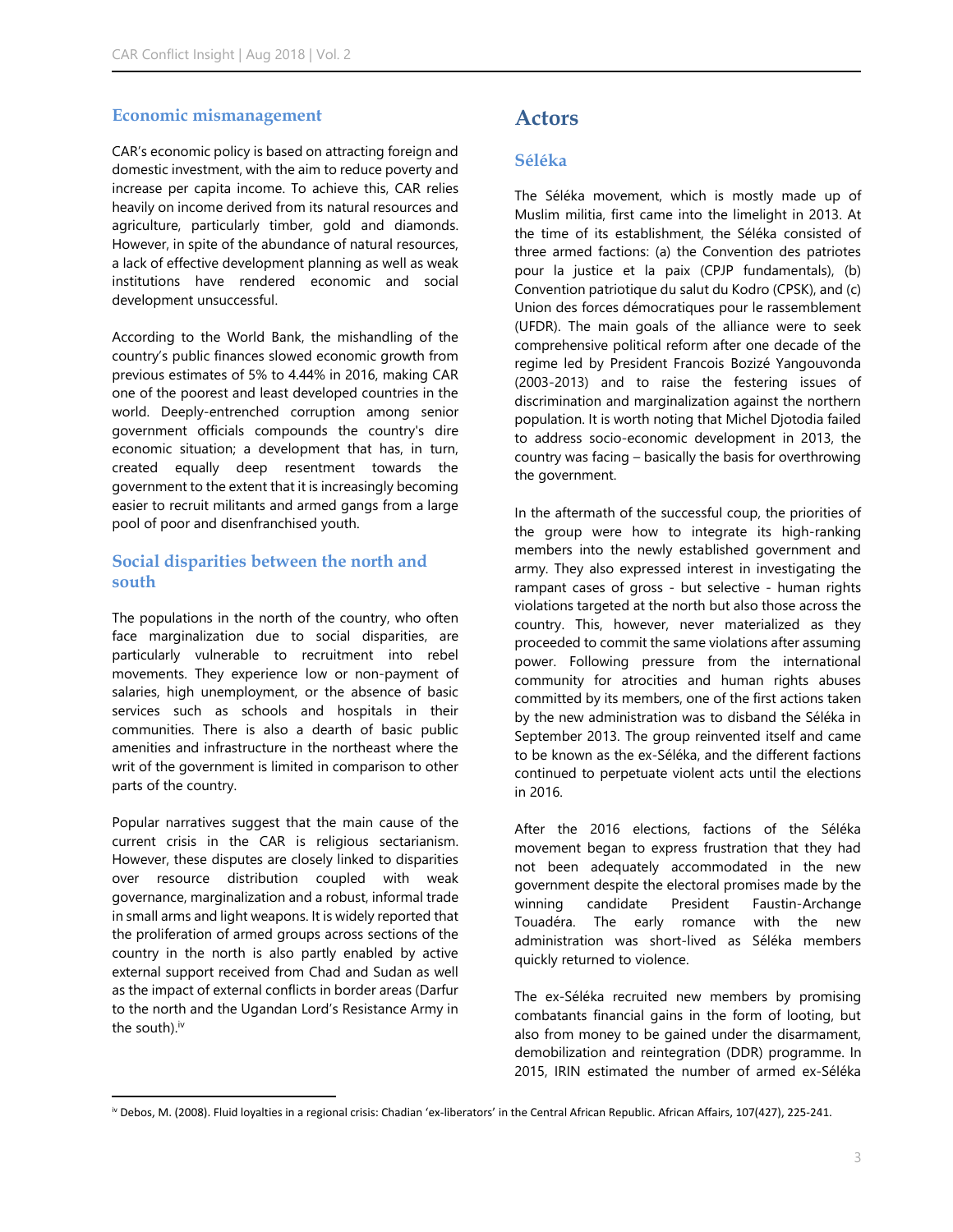fighters at 12,000, with 1,714 stationed in camps in Bangui, the capital.<sup>v</sup> Because they also control large areas across the country, including strategic roads in the north and the east, and remain well equipped with weapons and ammunition, there is a strong chance that the militia can launch another attempt at a coup as they did in 2013.

The Séléka's rise and strength has benefitted immensely from the external support they continue to receive from two neighbouring countries - Chad and Sudan. Both countries are known to be sources of mercenaries and fighters, and also financial as well as logistical support. $vi$ Chad supports the group because it needs to secure its borders and prevent a situation where armed opposition groups fighting against the government in Ndjamena would use CAR as a staging post to launch attacks. Furthermore, Chadian business networks are known to enjoy lucrative relationships with rebel groups in control of the oil fields located in southern Chad. To a degree, also, Ndjamena would prefer to have a neighbour that shares similar ideological and religious beliefs. Sudan, on the other hand, is a key supplier of logistical, political and military assistance to the Séléka. For instance, the country provided military hardware, fighters from the ranks of pro-Khartoum paramilitary groups, and military training to the Séléka during the early stage of its rebellion. Their interest, much like in the case of Chad, was to ensure that instability in the CAR did not spill over into its territory.

#### **Anti-Balaka Militia**

The anti-Balaka militia, which means 'anti-machete', is another prominent actor in the conflict in the CAR. The group dates back to the mid-2000s and was created with the unification of local Christian militias and former armed security forces that remain loyal to ousted President Bozizé. During its early stages, anti-Balaka militias were active in specific regions fighting highway bandits and armed pastoralists. Initially composed of mixed membership drawn from Christians, Muslims and animists, the group became dominated by Christian militias by 2013. The Christian-dominated anti-Balaka had the initial goal of self-defence against the onslaught of the Séléka rebels. However, due to deep-seated socioeconomic and religious grievances in the communities they operated in, their core goals shifted during the second half of 2013 to one that was patently political: to bring former President Bozizé back from exile to resume

his role in national politics. Currently, the interest of the group is in ensuring that Muslims who dominate the commercial and business sectors and are prominent members or sponsors of the Séléka should leave the country on claims that they are Arabs and foreigners.

IRIN estimated that the number of anti-Balaka militia totalled 75,000 in 2015; but this figure is disputed by other sources that estimate their membership to be far less, at around 20,000. vii The anti-Balaka were able to grow their numbers through the recruitment of young men who had, directly or indirectly, been victims of the Séléka, and the large pool of the unemployed. By December 2013, they had gained enough resources and personnel to stage a major attack in Bangui, allegedly financed by the Front for the Return of the Constitutional Order (FROCCA), which was established by President Bozizé in August 2013. Rather than operate with a centralized command structure, the anti-Balaka militia is a loose coalition; one in which leadership is decentralized with respective local commandants having specific areas under their control.

The group also maintains close ties to factions in the Central African Armed Forces (FACA), the presidential guard and Gendarmerie. Since the 2016 general elections, several more brutal factions of the anti-Balaka militia have emerged in the eastern and central parts of the country, mostly targeting Muslim civilians and UN peacekeepers. The latter have been able to incite a call for war against foreigners by instilling the fear of Muslims among local communities.

#### **Return, Reclamation and Rehabilitation (3R)**

Otherwise known as 3R, this group came into existence in 2015 and mainly operates in the north-western parts of CAR, where it mostly attacks communities suspected of supporting the anti-Balaka militias. The 3R group, which mostly consists of Muslim cattle herders, was created to protect the minority Puehl Muslim population from the anti-Balaka militia. Their claim to be protecting the civilian Muslim population has however been questioned as some have claimed that the real interest of the group is to profit from the crisis in the country.<sup>viii</sup>

The group has managed to mobilize and arm hundreds of fighters as well as taken over control of territories near

 $\overline{a}$ 

v IRIN. (January 2015). CAR data - a crisis in numbers.

vi Weyns, Y., Hoex, L., Hilgert, F., & Spittaels, S. (2014). Mapping Conflict Motives: The Central African Republic. International Peace Information Service, 21.

vii IRIN. (January 2015). CAR data - a crisis in numbers.

viii Aljazeera. (2016). Newly formed 3R rebel group inflicts horrors in CAR: UN.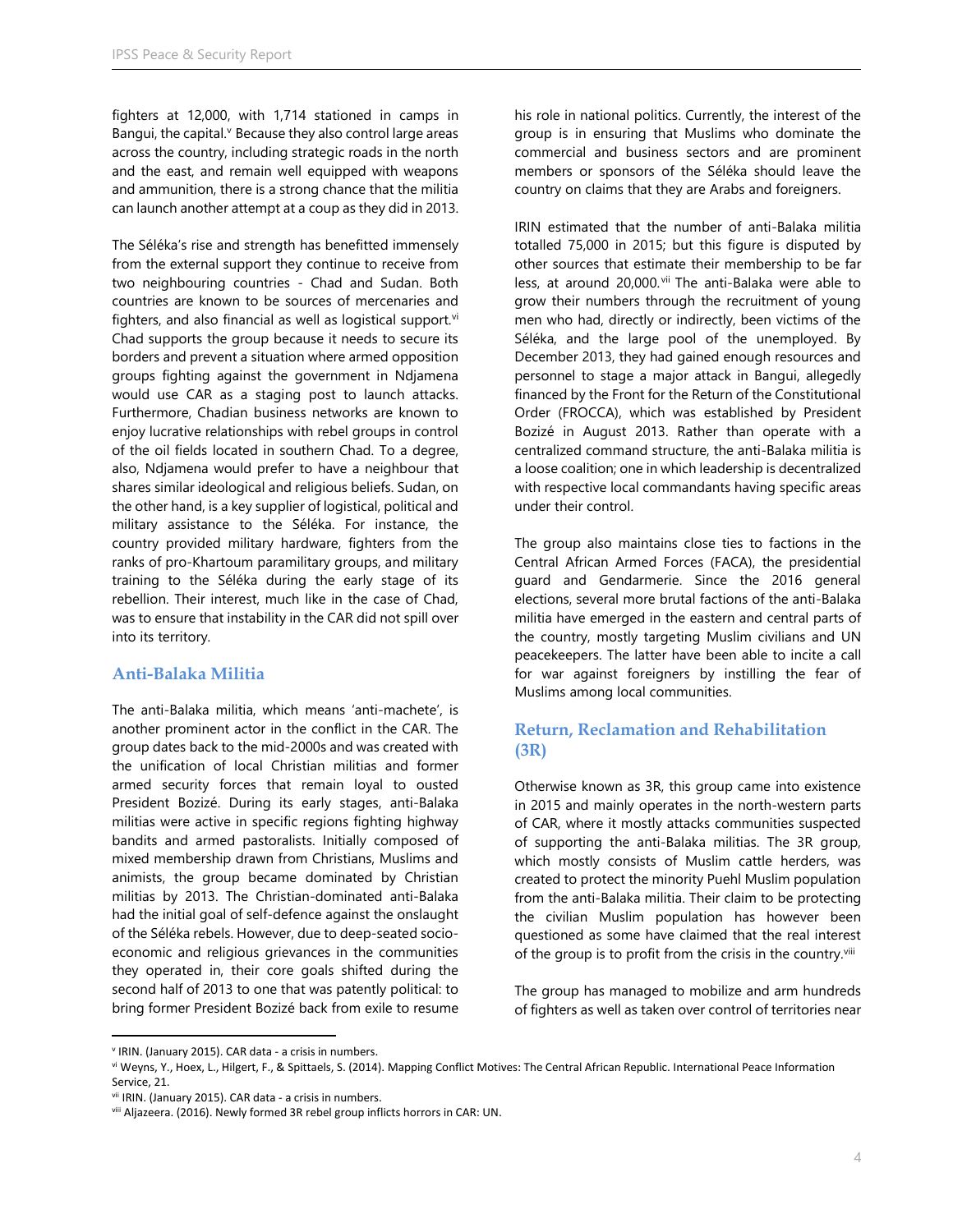the Cameroonian border. It is evident that it has the capacity to quickly expand its attacks in the neglected northwest of the country. One of the tactics often employed by the 3R is to rustle cattle to gain funds for its agenda as well as to purchase arms and weapons from the black market. It is also responsible for hundreds of civilian deaths, the burning of villages, and the raping of young girls and women. It is estimated that the group has been responsible for the displacement of at least 30,000 people, and for several attacks on UN peacekeepers.

#### **The Government**

Since 2014, the government of CAR has created two ministries responsible for national reconciliation efforts and national mediation. Initially funded by Congo-Brazzaville, they were created by the Bangui National Forum in an attempt to institutionalize reconciliation efforts. Although the government has enjoyed the support of the armed forces in the war against the militias, it has so far not been able to comprehensively reform the security services to provide adequate protection to its citizens; this has created concerns among citizens that the slow pace of national reconciliation, as well as the rehabilitation of the criminal justice system, might allow impunity to thrive across the country. For the armed forces, the difficulty in reducing violence across the country is due to the operational obstacles it continues to face as well as the lack of resources and trust from citizens. Finally, there is an influential constituency within and outside of government that fails to recognize that reconciliation with the country's Muslim population is a key route to national peace and stability.



**Figure 2: Actors mapping**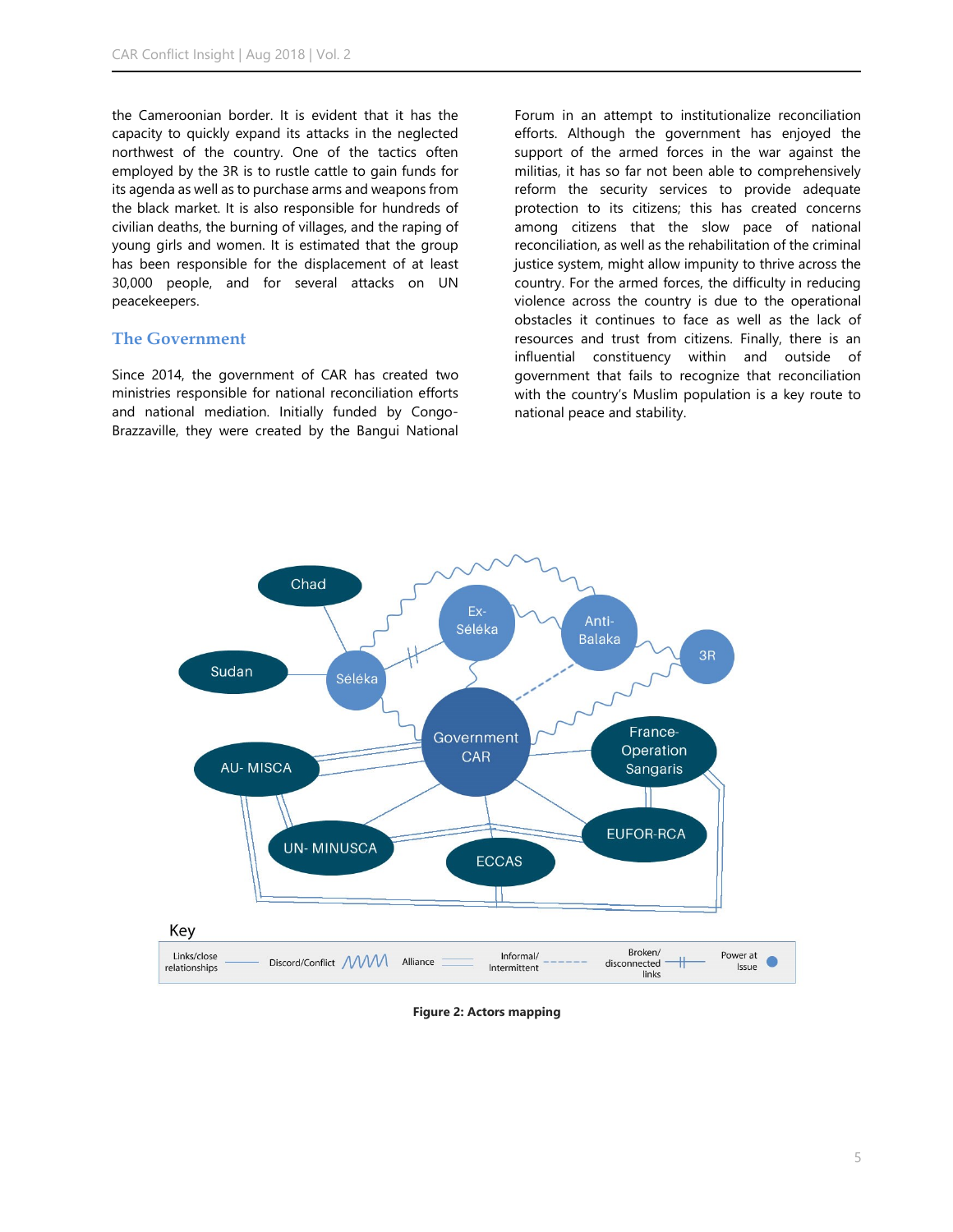# **Conflict dynamics**

The rise of the Séléka rebel group and its unfulfilled quest to control the state in 2013 was the turning point for the more recent phase of the conflict in the CAR. In that year, the group accused President Bozizé of reneging on the terms of the 2007 peace agreement which was supposed to provide armed rebels with jobs and money if they laid down their weapons. The group launched its insurgency in December 2012 and rapidly advanced to the capital, Bangui, capturing numerous cities along the way. By March 2013, the group had pushed out Bozizé's government after numerous clashes and deaths. Their leader, Michel Djotodia, declared himself president and dissolved the government after Bozizé fled to Cameroon. Paradoxically, the Séléka coalition began to fall apart as Djotodia began to consolidate himself in power by dismissing and/or arresting several of the group's leaders.

On 5 December 2013, the anti-Balaka militia launched an orchestrated and brutal attack on Bangui that not only led to the death of approximately 465 people but also changed the tide of the conflict. This attack was in response to what the group claimed to be human rights abuses and atrocities, including killings, violence, rape, arson and looting committed by the Séléka faction after the overthrow of the government. With the Séléka faction consisting of primarily Muslims attacking Christians and the anti-Balaka movement consisting of Christians attacking Muslims, the conflict quickly digressed to the point that the civilian population started taking up arms against each other. At its peak, there were warnings of a situation of genocide if measures were not taken to douse tensions between the two major factions. Although the goals and motivations of the two groups differ considerably, they have both routinely targeted civilians they perceived to be supporting their opponents. Similarly, both have attacked the UN - the global body mandated by the Security Council with the task of ensuring the protection of civilians and the restoration of law and order.

By 2014, the intensity of the civil war had increased, causing destruction and an unprecedented humanitarian crisis across the country. This new phase was largely due to cycles of violence and retribution between the ex-Séléka after their reinvention and the anti-Balaka groups. According to the Armed Conflict Location and Event Data Project (ACLED), between January and September 2014 an estimated 800 acts of politically motivated violence occurred, resulting in over 3,000 fatalities mainly in the Muslim and Peuhl communities in Bangui and the west

of CAR. ACLED also reported that since the emergence of the anti-Balaka, 128 battles had been fought with the Séléka by the end of 2015. As of June 2018, UNOCHA reports that an estimated 653,890 people are internally displaced and 2.5 million people are in dire need of humanitarian assistance.

In May 2015, the conflicting parties signed a comprehensive Disarmament, Demobilization, Reintegration and Repatriation (DDRR) programme facilitated by the United Nations Multidimensional Integrated Stabilization Mission in the Central African Republic (MINUSCA). However, the programme has so far lagged, partly due to poor funding. Currently, only 1,180 ex-Séléka members are located in three cantonment sites whereas none have participated from the anti-Balaka or other armed groups. In December 2016, the Mission supported a new dialogue between 11 of the 14 armed groups in the country as part of an ongoing effort to disarm the factions. After President Faustin–Archange Touadéra assumed office, he engaged in talks with both the ex-Séléka and the anti-Balaka militias to renegotiate and develop a new DDRR agreement. Several of the armed groups are willing to engage in DDRR, but other militias remain sceptical and have imposed certain preconditions such as their integration into governing institutions and security apparatus in the country.

The 2016 elections offered another opportunity for the establishment of a new government that would put the country back on a path towards peace and stability. Following the elections, several leaders from both the anti-Balaka and ex-Séléka were included in the political process as a compromise for peace. These leaders expected newly elected President Touadéra to appoint a Muslim as Prime Minister to showcase the commitment of his government to establish a representative government. Instead, he appointed a Christian, Simplice Sarandji, as Prime Minister.

Although the capacity of both the anti-Balaka and the ex-Séléka has considerably diminished at the national level, they have reinvented and reintegrated themselves in the rural areas. Members of the ex-Séléka continue to maintain substantial control over large areas of the country while the disarmament process slowly grinds along, with only a few members of the militia group having come forward to surrender their weapons and enter the DDDR programme. Notably, in January 2018, the government rejected a faction of the ex-Séléka who wanted to be integrated and join the police and gendarmerie forces due to disagreement over the terms. One interesting development is the first prosecution for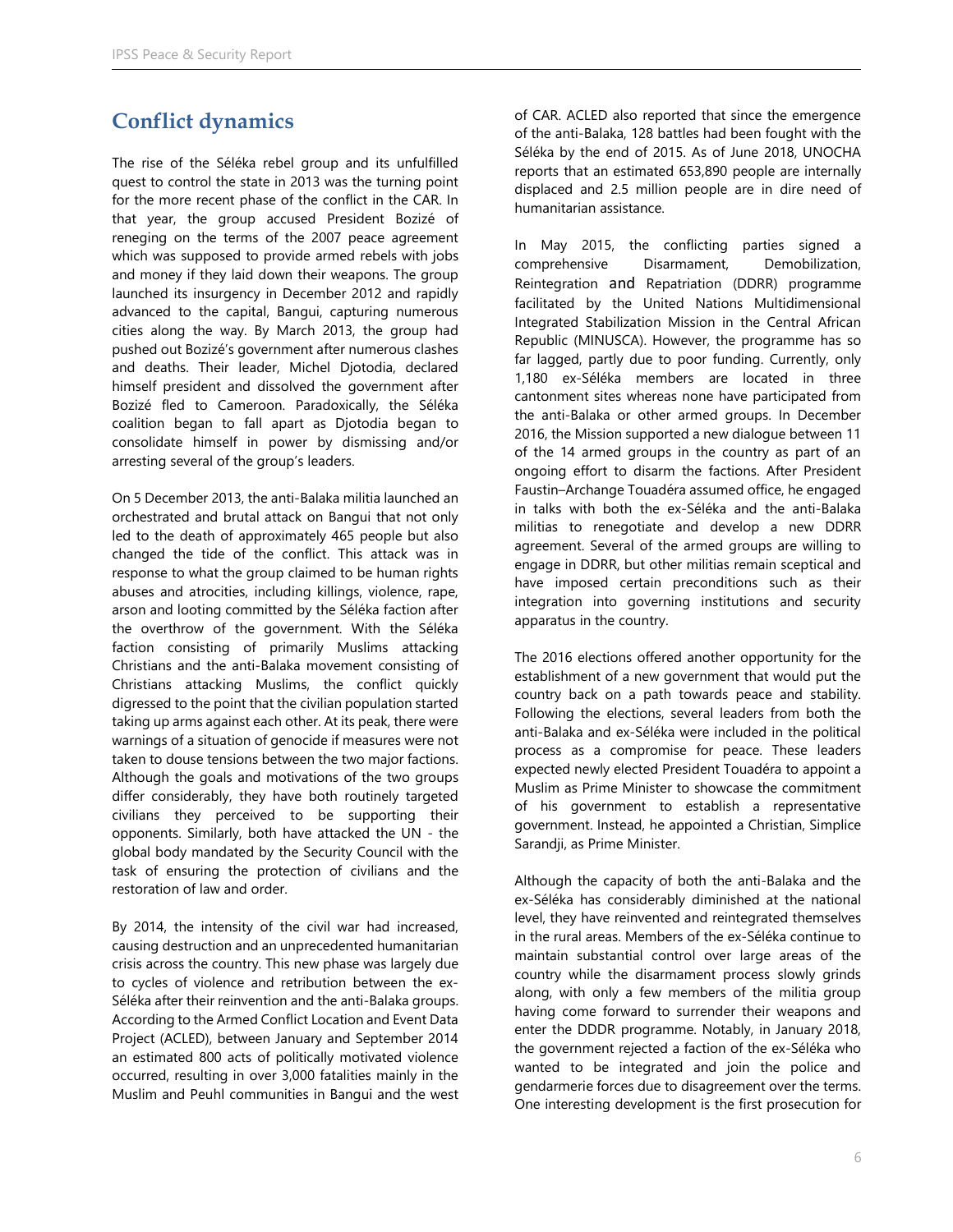atrocious crimes occurred in 2018 with the conviction of former anti-Balaka leader General Andilo, who was sentenced to life in prison. Further sentences were handed out by the government to members of both the ex-Séléka and anti-Balaka militias as well as new rebel groups.

By November 2017, the violence in the country had slightly calmed down despite intermittent incidences of sectarian violence. However, 2018 brought more fragmentation and the rise of several new armed militias, with clashes between these groups particularly in the north-eastern parts. One of the biggest challenges the country faces is that militias still control large swaths of land across the country and are capable of causing havoc in major towns and cities, including the capital, Bangui, as has been recorded in 2018.

## **Scenarios**

#### **Best case scenario**

The best possible scenario will be one in which political inclusivity is mainstreamed as an integral part of any reform agenda. Inclusivity would also require the integration of militia groups in the new government as a way of addressing marginalization. As such, the best case scenario should focus on ending religious and ethnic violence as the first step towards closing ranks between the Christian and Muslim communities. Furthermore, the reform should pay attention to DDR - one in which armed groups faithfully surrender their weapons and undergo rehabilitation and resettlement. The DDR process would need to move at a fast pace and in a manner that is transparent and based on trust. One of the banes of previous DDR exercises is the fact that the militia groups do not trust the government, and vice versa. It is only when these key priorities are addressed that CAR can return to the path of integrated, long-term and sustainable peacebuilding and development.

#### **Worst case scenario**

The worst case scenario is inevitable if an allencompassing political reform agenda stalls and the exclusion of militias in the new central government persists. In this instance, the government and the various militia groups are likely to engage in violent armed contestations that may further destabilize the country and deepen the on-going humanitarian crisis. The failure to implement a successful DDR programme could potentially degenerate into a balance of terror, one in which the government and militias have sufficient firepower to undermine public safety, law and order, or, in an extreme situation, lead the country back to another civil war. Currently, the government only has tenuous control over the capital, Bangui, while other parts of the country are under the control of different militias. In a worst case scenario, the existence of militias might continue to worsen political, religious and ethnic relations in the short and medium terms while in the long run, they might lead to the outright collapse of the state and worsening of the humanitarian crisis. This scenario is likely given that the conflict has created new and harmful dynamics among communities across the country that may prove difficult, if not impossible, to eradicate.

#### **Most likely scenario**

The 2016 elections led to a considerable de-escalation of conflict across the country, particularly in the capital. The government will likely continue negotiations with militias while paying lip service to comprehensive political reforms and political inclusion in the government. There might also be partial implementation of the DDR programme due to logistical and financial constraints as well as the unwillingness of the militias and rebel groups to lay down their weapons. Since the government does not control most of the regions outside Bangui, it will likely be unable to meet both the demands of the different factions as well as the provision of basic services outside the capital. It will be a major, and recurrent, challenge to douse tension and violence across the country.

## **Current response assessment**

In 2013, the African Union (AU) condemned the unconstitutional change in government, suspended CAR's membership in the organization, imposed sanctions and travel bans, and froze the assets of the Séléka leaders after they suspended the constitution and dissolved the parliament. However, the AU decisions were flouted by a number of African countries including Sudan, the Republic of Congo, Kenya, Gabon, Chad, Benin and Burkina Faso.

The AU has also been involved in coordinated peace support operations to de-escalate the conflict in the country. In December 2013, the AU approved a mandate to deploy the 6,000-strong International Support Mission to CAR (MISCA) to stabilize CAR, ensure the protection of civilians, restructure the security sector as well as provide humanitarian assistance. Unfortunately, AU peacekeepers face numerous challenges trying to achieve this mandate. The AU cannot effectively control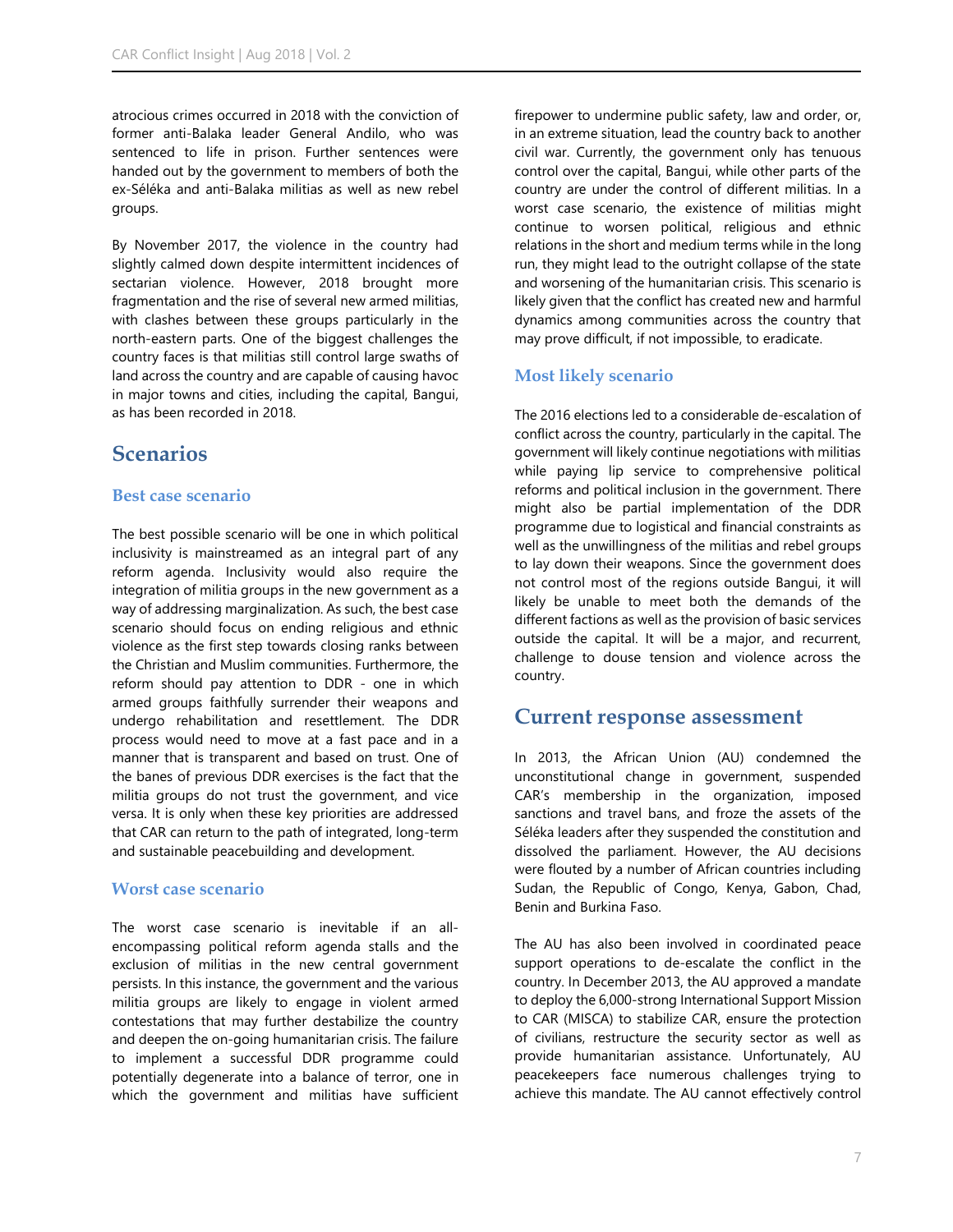the numerous peacekeeping actors involved in the region, and they are met with multiple logistical and financial constraints. Support from the government of Chad has however been vital to the AU as it increased pressure on Michael Djotodia to resign from the presidency in 2014. Chad also supported the AU mission by contributing 5,500 soldiers to MISCA. In February 2018, the AU, through the Facilitation Panel of the African Initiative for Peace and Reconciliation, held third round consultations in Bangui with 14 rebel leaders.

The Economic Community of Central African States (ECCAS) has played a significant mediating role in the Central African Republic. At the height of the violence in 2013, the regional body brokered an agreement between the government and the Séléka militia in Libreville, Gabon, which resulted in the signing of a ceasefire agreement. The regional body has also had peacekeeping forces - Mission for the Consolidation of Peace in Central African Republic (MICOPAX) - in the country since 2008. MICOPAX later merged with the AUled MISCA. Two other neighbours, Chad and Cameroon, have also played important roles in the CAR peace process. As a military heavyweight in the Central African region, Chad has made the largest contribution of troops to MISCA, helping to influence the conflict and reduce its intensity by 2016.

The UN has played a major role in CAR's peace support operations, maintaining a long presence in the country with the first UN peacekeeping mission, the United Nations Mission in the Central African Republic (MINURCA). The mission launched in 1998 and consisted of 1,350 military personnel and 24 civilian police from 14 countries at maximum strength. It was replaced in 2000 by a peacebuilding mission that remained there until 15 September 2014 when it was replaced by the UN Multidimensional Integrated Stabilization Mission in the Central African Republic (MINUSCA). MINUSCA was launched through Security Council Resolution 2149, which was mandated to protect the civilian population from physical harm in addition to stabilizing the country. To achieve this, the mission increased its personnel to include more civilians (1,390), police (2,049) and military personnel (10,263). In 2018, MINUSCA, with support from the government, deployed forces from Cameroon and Bangladesh to help secure provinces and create zones free of armed groups in the northeast (10km around Paoua, Ouham Pende).

Other international actors provided logistical and troop support to the peace missions in CAR. In January 2014,

 $\overline{\phantom{a}}$ 

the EU sent 1,000 soldiers to render assistance to the French forces and MISCA. This ensured improvement in the capacity of MISCA to handle the situation by increasing medical and logistical support, increasing vehicles and air assets as well as improving communications systems. The efforts of MISCA have been impeded by allegations of sexual abuse by peacekeepers of civilian women and children, including both boys and girls. This unfortunate development led to the resignation of the Special Representative of the UN Secretary-General, Babacar Gaye. The EU further gave the green light for the deployment of a military operation, European Union Force (EUFOR RCA) "to provide temporary support in achieving a safe and secure environment in the Bangui area, to handing over to African partners".

As the former colonial power, France has been an active intervener in the crises in the CAR. It has had a military presence for years, but most recently through Operation Sangaris, which was established in 2013 and came to an end in 2016. This operation was the seventh intervention by France in the country since it attained independence in 1960. The role of the 1,600 soldiers that were deployed to CAR was to protect civilians caught in the web of a prolonged war in the country. One of the criticisms of Operation Sangaris is that it focused on demobilizing ex-Séléka fighters but left the anti-Balaka militias armed, thus changing the political dynamics in the country. Experts claim that France supported the anti-Balaka militias in order to prevent a Muslim presidency as it perceived this to be a bigger threat to their political and economic interests in the country.<sup>ix</sup>

# **Strategic options**

### **To the AU and RECs**

 There is a need for the AU, RECs and stakeholders to assist the central government in Bangui to rebuild the weak security institutions across the country as a first critical step towards improving internal security and the successful implementation of peace agreements. This can be achieved with article 16 (2) of the Protocol Relating to the Establishment of the Peace and Security Council of the African Union (hereby the PSC Protocol), which entrenches the need for consultations with RECs to promote initiatives that will maintain and prevent conflicts, this may include a restructuring of the security sector, civil and public service.

ix Abdurrahim Sıradağ. (2016). Explaining the Conflict In Central African Republic: Causes And Dynamics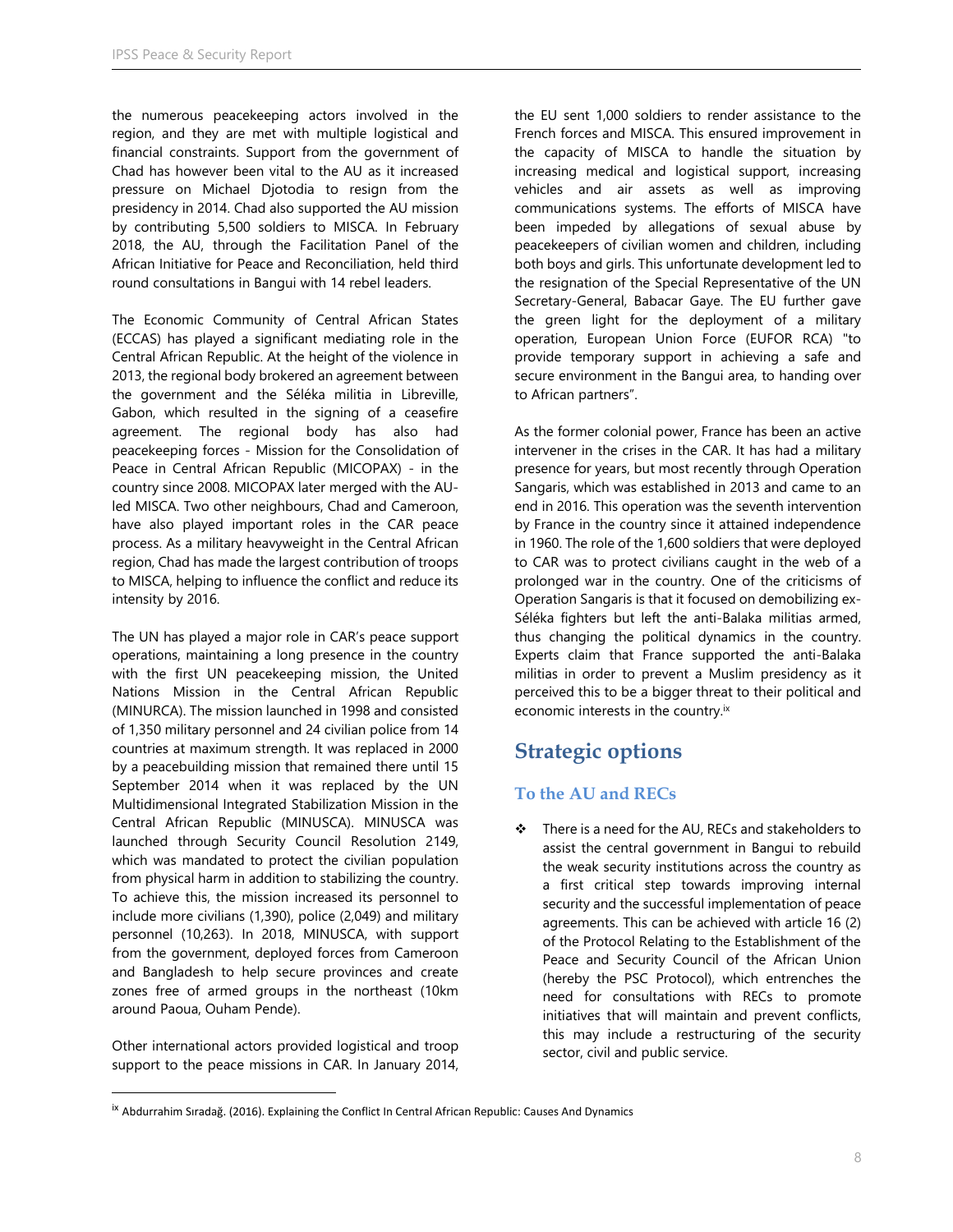- $\div$  The AU should expand its support to the security sector through DDR programmes that target all the armed groups in the country in order to respond to and accommodate the armed groups that have expressed interest in the programme. As such, the AU can invoke Article 14 of the PSC Protocol to assist CAR on successful DDR implementation.<sup>x</sup> On-going DDR continues to move slowly due to limited resources. The AU should leverage the successful and comprehensive implementation of DDR by partnering with the UN and other external stakeholders to raise adequate funds.
- The AU, in partnership with the UN mission, should continuously and adequately provide humanitarian assistance as well as protect the civilian population in the country. This is pursuant to Article 15 of the PSC Protocol, which underscores the importance of the council developing the capacity to undertake humanitarian action. It is only through this that the desirable trust can be rebuilt within the population and peace projects successfully and sustainably implemented.
- \* According to Article 7 of the PSC Protocol, it is prudent for the AU and UN to re-examine and

l

harmonize their mandates in the CAR, especially the crucial aspect of improving humanitarian response and better protection of civilians as well as addressing the emergence of new militia groups in the country.<sup>xi</sup>

#### **To the national government**

- \* The government should address the issues of marginalization, particularly in the northern parts of the country, and generally be seen to be pursuing a more robust policy of political inclusion that accommodates different shades of opinion across the country.
- \* The government should take into account the religious and ethnic dimensions of the conflict, and insert relevant and adequate safeguards in future peace agreements and in the national constitution.
- $\cdot \cdot$  The government should, within the shortest possible time, give priority to the setting up of special courts to hear and prosecute cases of impunity; and, in doing so, draw support from the AU and the UN.

<sup>x</sup> Article 14(c): implementation of disarmament, demobilization and reintegration programmes, including those for child soldiers; Article 14(d): resettlement and reintegration of refugees and internally displaced persons.

xi Article 7 (o): examine and take such appropriate action within its mandate in situations where the national independence and sovereignty of a Member State is threatened by acts of aggression, including by mercenaries.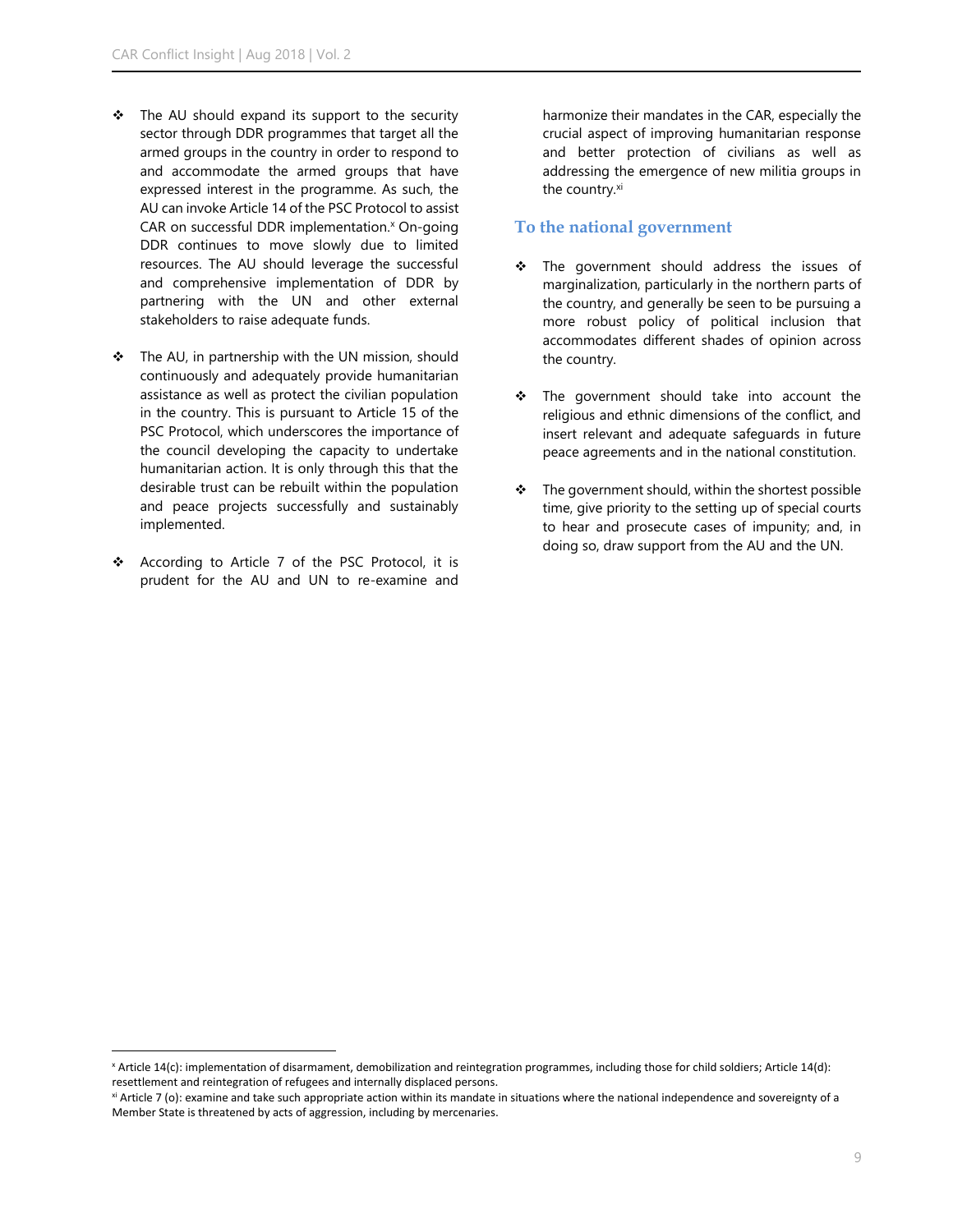# **References**

Arieff, A. (2014). Crisis in the Central African Republic. Current Politics and Economics of Africa, 7(1), 27. Available at: <https://www.questia.com/library/journal/1P3-3492145211/crisis-in-the-central-african-republic>

Armed Conflict Location & Event Data Project. (January, 2015). Country report: Central African Republic. Available at: [http://www.acleddata.com/wp-content/uploads/2015/01/ACLED-Country-Report\\_Central-African-Republic.pdf](http://www.acleddata.com/wp-content/uploads/2015/01/ACLED-Country-Report_Central-African-Republic.pdf)

Azad Essa. Aljazeera. (December, 2016). Newly formed 3R rebel group inflicts horrors in CAR: UN says new rebel group known as 3R is responsible for rapes and mass displacements in Central African Republic. Available at: <http://www.aljazeera.com/news/2016/12/newly-formed-3r-rebel-group-inflicts-horrors-car-161223035217671.html>

Better World Campaign. (February, 2014). Crisis in the Central African Republic: Navigating the US response. Available at [http://betterworldcampaign.org/wp-content/uploads/2016/01/bwc-white-paper-2c-central-african-republic-2c-april-](http://betterworldcampaign.org/wp-content/uploads/2016/01/bwc-white-paper-2c-central-african-republic-2c-april-2014.pdf)[2014.pdf](http://betterworldcampaign.org/wp-content/uploads/2016/01/bwc-white-paper-2c-central-african-republic-2c-april-2014.pdf)

Catholic Relief Services. (5 March – 23 April, 2016). Conflict Analysis: Central African Republic. Available at: <http://www.crs.org/sites/default/files/tools-research/conflict-analysis-central-african-republic.pdf>

Conciliation Resources. (November, 2015). Analysis of conflict and peace building in the Central African Republic. Available at:<http://www.c-r.org/downloads/872%20CR%20CAR%20report%20ENG%20FINAL%20web.pdf>

Debos, M. (2008). Fluid loyalties in a regional crisis: Chadian 'ex-liberators' in the Central African Republic. African Affairs, 107(427), 225-241. Available at: [https://academic.oup.com/afraf/article](https://academic.oup.com/afraf/article-abstract/107/427/225/30635?redirectedFrom=fulltext%20)[abstract/107/427/225/30635?redirectedFrom=fulltext](https://academic.oup.com/afraf/article-abstract/107/427/225/30635?redirectedFrom=fulltext%20)

Elizabeth Murray and Fiona Mangan. (May, 2017). The 2015–2016 CAR Elections, A Look Back Peaceful Process Belies Serious Risks. United States Institute of Peace. Available at: [https://www.usip.org/sites/default/files/2017-05/sr403-2015-](https://www.usip.org/sites/default/files/2017-05/sr403-2015-2016-car-elections-a-look-back-peaceful-process-belies-serious-risks.pdf) [2016-car-elections-a-look-back-peaceful-process-belies-serious-risks.pdf](https://www.usip.org/sites/default/files/2017-05/sr403-2015-2016-car-elections-a-look-back-peaceful-process-belies-serious-risks.pdf)

Human Rights Watch. (2017). Central African Republic; Events of 2016. Available at: [https://www.hrw.org/world](https://www.hrw.org/world-report/2017/country-chapters/central-african-republic)[report/2017/country-chapters/central-african-republic](https://www.hrw.org/world-report/2017/country-chapters/central-african-republic)

Institute for Global Chance. (4th October, 2017). Ethno-Religious Violence in the Central African Republic. Available at: <https://institute.global/insight/co-existence/ethno-religious-violence-central-african-republic>

MINUSCA. (2018). Disarmament Demobilization Reintegration. Available at: [https://minusca.unmissions.org/en/DDR\\_En](https://minusca.unmissions.org/en/DDR_En)

Thibaud Lesueur. (10 May, 2016). Central African Republic: Four Priorities for the New President. International Crises Group. Available at[: http://blog.crisisgroup.org/africa/central-african-republic/2016/05/10/central-african-republic-four](http://blog.crisisgroup.org/africa/central-african-republic/2016/05/10/central-african-republic-four-priorities-for-the-new-president/)[priorities-for-the-new-president/](http://blog.crisisgroup.org/africa/central-african-republic/2016/05/10/central-african-republic-four-priorities-for-the-new-president/)

UN News Centre. Central African Republic: Arbitrary killings, sexual violence cited in new UN human rights report. Available at: [http://www.un.org/apps/news/story.asp?NewsID=55804&&Cr=central%20african%20republic&&Cr1=#.WG](http://www.un.org/apps/news/story.asp?NewsID=55804&&Cr=central%20african%20republic&&Cr1=%23.WG-no9J97cu)[no9J97cu](http://www.un.org/apps/news/story.asp?NewsID=55804&&Cr=central%20african%20republic&&Cr1=%23.WG-no9J97cu)

UN News Centre. Central African Republic: surge in violence triggers new displacement, including into DR Congo. Available at: [http://www.un.org/apps/news/story.asp?NewsID=50160#.WG-xe9J97cv](http://www.un.org/apps/news/story.asp?NewsID=50160%23.WG-xe9J97cv)

USAID. (December, 2016). Central African Republic - Complex Emergency. Available at: [https://www.usaid.gov/sites/default/files/documents/1866/car\\_ce\\_fs01\\_12-01-2016.pdf](https://www.usaid.gov/sites/default/files/documents/1866/car_ce_fs01_12-01-2016.pdf)

Weyns, Y., Hoex, L., Hilgert, F., & Spittaels, S. (2014). Mapping Conflict Motives: The Central African Republic. International Peace Information Service, 21. Available at[: http://ipisresearch.be/publication/mapping-conflict-motives-central-african](http://ipisresearch.be/publication/mapping-conflict-motives-central-african-republic-2/)[republic-2/](http://ipisresearch.be/publication/mapping-conflict-motives-central-african-republic-2/)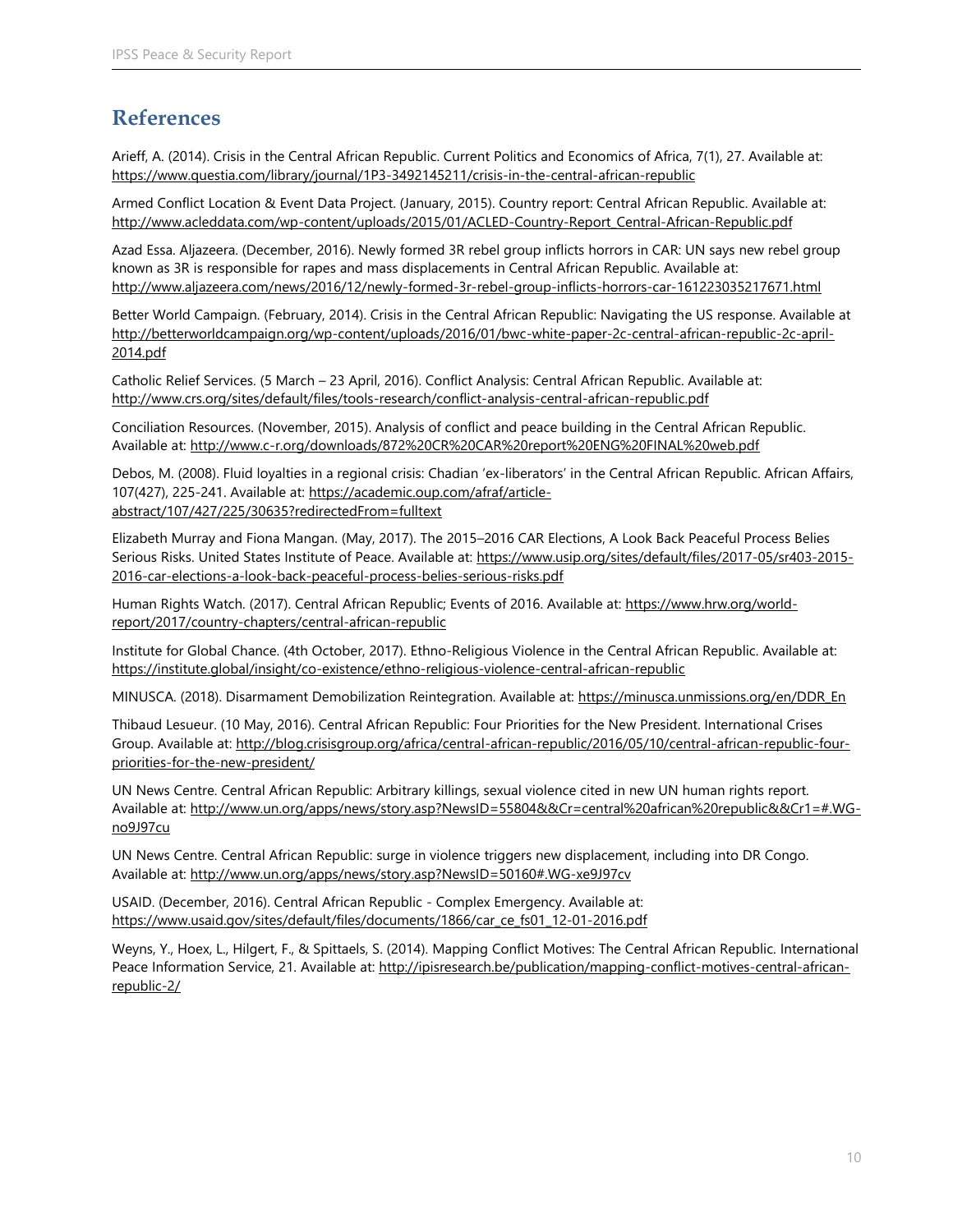# **CAR Conflict Timeline: 1960-2018**

| 1960 August      | CAR gains independence from France.                                                                                                                                                                                                                              |
|------------------|------------------------------------------------------------------------------------------------------------------------------------------------------------------------------------------------------------------------------------------------------------------|
| 1965 December    | Military coup led by commander of the armed forces Jean-Bedel Bokassa overthrows<br>President Dacko. Bokassa declares himself president for life.                                                                                                                |
| 1979 September   | Bokassa is ousted in a coup led by former president Dacko with backing from French troops<br>following protests where school children were arrested and massacred while in detention.                                                                            |
| 1981 September   | General Andre Kolingba removes Dacko from power through another coup and establishes a<br>military government.                                                                                                                                                   |
| 1992 October     | Multiparty presidential and parliamentary elections held but the results are annulled by the<br>Supreme Court based on widespread irregularities.                                                                                                                |
| 1993             | Ange-Felix Patassé wins elections against Kolingba and Dacko to become president, ending<br>12 years of military rule. Kolingba releases several thousand political prisoners, including<br>Bokassa.                                                             |
| 1996 May         | Soldiers stage a mutiny in the capital Bangui over unpaid wages.                                                                                                                                                                                                 |
| 1997             | France begins withdrawing its forces and African peacekeepers replace French troops.                                                                                                                                                                             |
| 2000 December    | Civil servants stage a general strike and opposition groups organize a rally accusing<br>President Patassé of mismanagement and corruption; this deteriorates into riots.                                                                                        |
| 2001 May         | Around 59 people are killed in an abortive coup attempted by former president Andre<br>Kolingba. President Patassé suppresses the attempt with help from Libyan and Chadian<br>troops as well as Congolese rebels.                                               |
| 2002 October     | Libyan-backed forces help stop an overthrow attempt on President Patassé by forces loyal to<br>dismissed army Chief General Bozizé.                                                                                                                              |
| 2003 March       | Rebel leader Francois Bozizé seizes Bangui and declares himself president.                                                                                                                                                                                       |
| 2004 December    | New constitution is approved in referendum.                                                                                                                                                                                                                      |
| 2005 May         | Bozizé is named the winner of presidential elections after a run-off vote.                                                                                                                                                                                       |
| 2006 October     | Rebels seize Birao, a town in the north-east while President Bozizé is away on an overseas<br>visit.                                                                                                                                                             |
| 2007 February    | The rebel People's Democratic Front, led by Abdoulaye Miskine, signs a peace accord with<br>President Bozizé in Libya and urges fighters to lay down their arms.                                                                                                 |
| 2007 September   | UN Security Council authorizes a peacekeeping force to protect civilians from violence<br>spilling over from Darfur in neighbouring Sudan.                                                                                                                       |
| <b>2008 June</b> | Two of three main rebel groups - the Union of Democratic Forces for Unity (UFDR) and the<br>Popular Army for the Restoration of Democracy (APRD) - sign a peace agreement with the<br>government providing for disarmament and demobilization of rebel fighters. |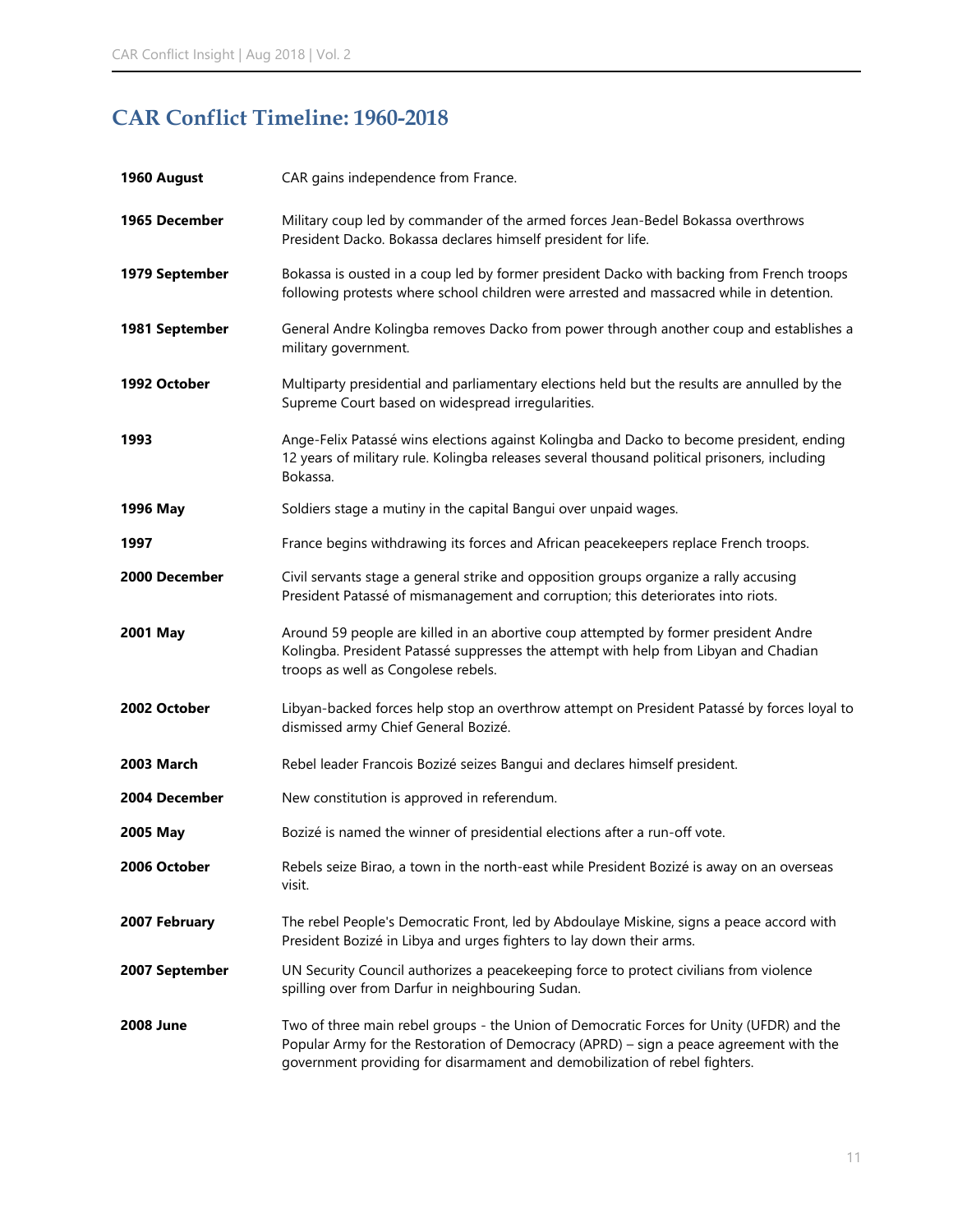| 2008 December    | A government-rebel peace deal envisages the formation of a consensus government and<br>elections in March 2010.                                                                                                                                                       |
|------------------|-----------------------------------------------------------------------------------------------------------------------------------------------------------------------------------------------------------------------------------------------------------------------|
| 2009 April       | Clashes between government and rebels continue. UN Security Council agrees to the<br>creation of a new UN peace building office for CAR to address on-going insecurity.                                                                                               |
| <b>2010 July</b> | Rebels attack northern town of Birao.                                                                                                                                                                                                                                 |
| 2011 January     | Presidential and parliamentary elections held with Bozizé winning another term.                                                                                                                                                                                       |
| 2012 August      | Convention of Patriots for Justice and Peace (CPJP) sign peace deal.                                                                                                                                                                                                  |
| 2012 September   | A dissident faction of the CPJP, led by Colonel Hassan Al Habib and calling itself<br>"Fundamental CPJP", attacks the towns of Sibut, Damara and Dekoa.                                                                                                               |
| 2012 November    | New Séléka rebel coalition rapidly overruns northern and central parts of the country.                                                                                                                                                                                |
| 2012 December    | An armed group seizes the towns of N'Délé, Sam Ouandja and Ouadda.                                                                                                                                                                                                    |
| 2013 January     | A ceasefire agreement is signed in Libreville, Gabon.                                                                                                                                                                                                                 |
| 2013 January     | Bozizé signs a decree removing Prime Minister Faustin-Archange Touadéra from power, as<br>part of the agreement with the rebel coalition.                                                                                                                             |
| 2013 March       | Séléka rebels overrun the capital and seize power, reaching the presidential palace where<br>heavy gunfire erupts and President Bozizé flees. Rebel leader Michel Djotodia suspends the<br>constitution and dissolves parliament in a coup condemned internationally. |
| 2013 August      | Coup leader Michel Djotodia is sworn in as president.                                                                                                                                                                                                                 |
| 2013 October     | UN Security Council approves the deployment of a UN peacekeeping force to support<br>African Union troops already on the ground and French troops controlling the airport.                                                                                            |
| 2013 December    | With turmoil continuing in the country and rival Muslim and Christian fighters accused of<br>killing hundreds of people, France increases its troops to 1,600 in a bid to disarm the militias.                                                                        |
| 2014 January     | Interim president Michel Djotodia resigns over criticism that he failed to stop sectarian<br>violence. Catherine Samba-Panza takes over as interim leader.                                                                                                            |
| 2014 April       | UN Security Council authorizes a peacekeeping force of 12,000 troops.                                                                                                                                                                                                 |
| 2014 May         | French and Estonian troops take charge of security at the airport in Bangui under a European<br>Union (EU) mandate from the previous French force.                                                                                                                    |
| <b>2014 July</b> | Muslim Séléka rebels and Christian "anti-Balaka" vigilante forces agree to tentative ceasefire<br>at talks in Brazzaville.                                                                                                                                            |
| 2014 September   | UN formally takes over and augments the African Union peacekeeping mission and is<br>renamed MINUSCA. The EU's French mission remains in place.                                                                                                                       |
| 2015 January     | The CAR government rejects a ceasefire deal made in Kenya between two militia groups<br>aimed at ending more than a year of clashes, saying it was not involved in the talks.                                                                                         |